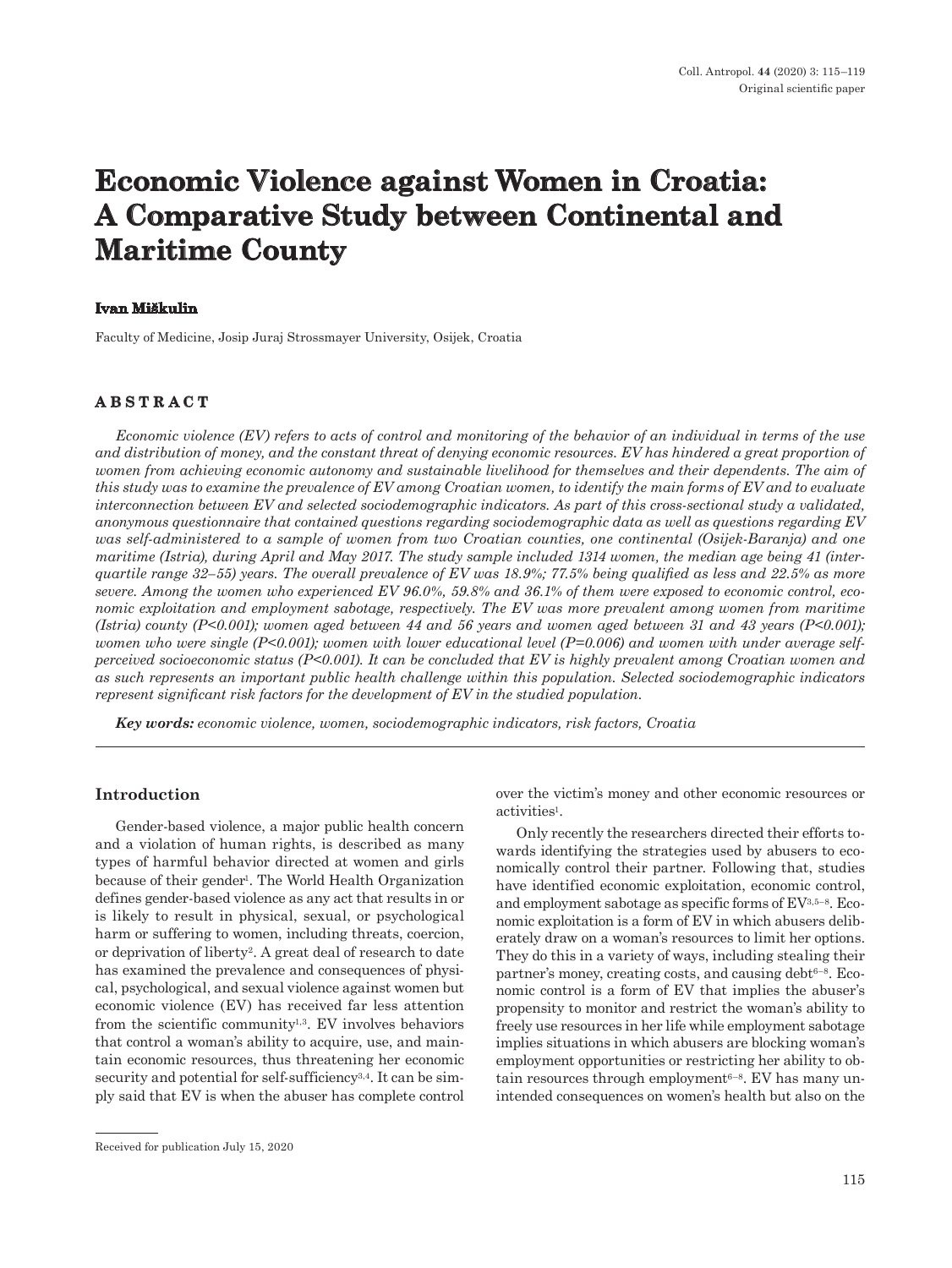role of women in modern societies9. EV results in social inequality, encourages older men to sexually exploit girls and younger women, and encourages international trafficking of women. EV increases the risk of mortality by increasing the risk of contracting HIV and other sexually transmitted diseases, unwanted pregnancies, unsafe abortions and pregnancy complications, and increases the risk of maternal mortality10,11. Furthermore, studies have shown that EV also can work as a risk factor in women's lives, increasing their vulnerability to other forms of violence such as physical violence or sexual abuse<sup>1,11,12</sup>. Finally, EV also affects the victim's mental health and psychological well-being7.

The aim of this study was to examine the prevalence of EV among Croatian women, to identify the main forms of EV and to evaluate interconnection between EV and selected sociodemographic indicators.

#### **Subjects and Methods**

A cross-sectional study using an anonymous, validated, self-administered questionnaire was conducted during April and May 2017 in a convenient sample of women aged 18 or more years from two Croatian counties, one continental (Osijek-Baranja) and one maritime (Istria).

#### *Subjects*

Participation in the study was voluntary. The study took place at the Family Medicine Offices in Osijek-Baranja and Istria County and potential participants were recruited during their regular visits to their chosen family physicians. The potential study participants received a written explanation about this study telling them about the study protocol and aims and were asked to participate in it on a voluntary basis, by filling-out an anonymous questionnaire. The Ethical Committee of the Faculty of Medicine Osijek approved the study and each participant filled out an informed consent before she filled-out an anonymous questionnaire. Total number of 2.200 potential participants were asked to participate in the study, and the overall response rate was 62.7% (1380/2200). Statistical analysis was performed on 1314 questionnaires that were fulfilled in full, while 66 were discarded because they were incomplete. It took about 10 minutes to fill out the entire questionnaire and then subjects were instructed to put these filled out forms in a specially designed box that was positioned in the waiting room area and could not be opened or seen through.

### *Questionnaire*

The study was performed using a specially designed, anonymous questionnaire that contained overall 27 questions: 8 sociodemographic questions and 19 questions regarding EV. The sociodemographic questions included questions regarding participants age, county of living (Osijek-Baranja as continental and Istria as maritime county), place of living (big city, smaller city or village),

116

marital status (single or has a partner), educational level (lower level i.e. primary or secondary education and higher level of education), employment status (employed, unemployed or retired), self-perceived socioeconomic status (under average, average or above average) and number of household members (single household i.e. woman living alone, two household members and three or more household members). The EV was assessed through 19 questions with yes or no answers that participants are circling following their experience. Women who gave affirmative answer to 4 or more questions were qualified as women who had experienced EV at least once in lifetime. Considering the number of affirmative answers, the women who experienced EV were further divided into two groups: women who experienced less severe EV (number of affirmative answers between 4 and 10) and women who experienced more severe EV (11 or more affirmative answers). Among mentioned 19 questions, 5 questions served to detect the existence of employment sabotage, 7 questions served to detect the existence of economic control and 7 questions served to detect the existence of economic exploitation. Women who gave 2 or more affirmative answers to each set of questions were qualified as women who had experienced particular form of EV at least once in lifetime. The questionnaire used in this study was validated through the study in smaller group of women from Osijek-Baranja county in 2016.

#### *Statistics*

The Kolmogorov–Smirnov test was used to assess the data distribution normality; thereafter descriptive statistics were applied. Median and interquartile range were used for describing numerical data. Absolute and relative frequencies were used for describing categorical data. The  $\chi^2$ -test was applied for the comparison of categorical variables. Statistical significance level was set at P<0.05. Statistical package Statistica for Windows 2010 (version 10.0, StatSoft Inc., Tulsa, OK, USA) was used.

#### **Results**

#### *Characteristics of the study participants*

The study sample included 1314 women, the median age being 41 (interquartile range 32–55) years. According to the age, women were divided into four categories where 22.3% belonged to age group 18–30 years, 32.1% belonged to age group 31–43 years, 26.1% belonged to age group 44–56 years and 19.5% belonged to age group 57 or more years. The study sample consisted of 61.8% of women from the Osijek-Baranja and 38.2% of women from the Istria county. Considering the place of living there were 33.3% of women who lived in big city, 38.6% of women who lived in small city and 28.1% of women who lived in village. According to the marital status there were 27.0% of women who were single and 73.0% of women who had a partner. Regarding the educational level there were 71.5% of women with lower level of education (primary or secondary education) and 28.5% of women with higher level of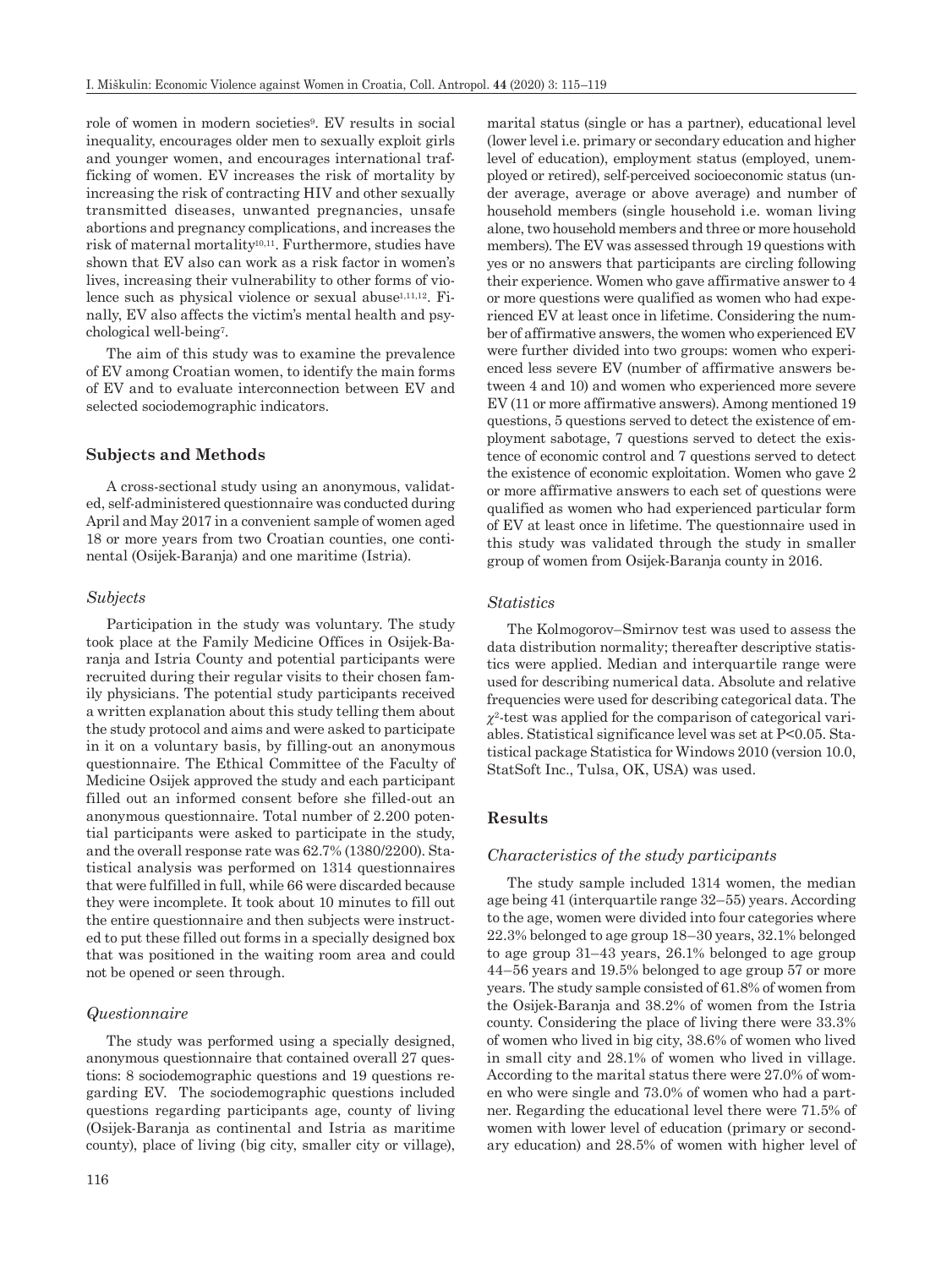education. Considering the employment status, the study sample consisted of 64.0% of employed women, 24.6% of unemployed women and 11.4% of women who were retired. According to the self-perceived socio-economic status 22.1% of women reported under average socioeconomic status, 56.3% of women reported average socioeconomic status and 21.6% of women reported above average socioeconomic status. Regarding to the number of household members the study sample comprised of 4.9% of women who lived alone, 23.1% of women who lived in household of two and 72.0% of women who lived in household of three or more members.

## *Prevalence and forms of EV*

The overall prevalence of EV was 18.9%; 77.5% being qualified as less and 22.5% as more severe. Among the women who experienced EV 96.0%, 59.8% and 36.1% of them were exposed to economic control, economic exploitation and employment sabotage, respectively.

## *Interconnection between EV and selected sociodemographic indicators*

The study revealed a statistically significant difference in EV prevalence among women from continental (Osijek-Baranja) and maritime (Istria) county  $(\chi^2$ -test; P<0.001) (Table 1). There was no statistically significant difference in EV prevalence among women considering the size of the settlement in which they had lived  $(\chi^2$ -test; P=0.489). The study showed that there was a statistically significant difference in EV prevalence among women according to the age group  $(\gamma^2$ -test; P<0.001) (Table 2). The study also revealed that there was a statistically significant difference

## **TABLE 1** EV AMONG WOMEN FROM CONTINENTAL AND MARITIME COUNTY

| Economic violence N (%) |            | P*      |
|-------------------------|------------|---------|
| Yes                     | No         |         |
| 116(14.3)               | 696 (85.7) | < 0.001 |
| 133(26.5)               | 369 (73.5) |         |
|                         |            |         |

\**c*2-test

#### **TABLE 2** EV AMONG WOMEN ACCORDING TO THEIR AGE **GROUP**

| Age group  | Economic violence N (%) |            | $\mathbf{P}^*$ |
|------------|-------------------------|------------|----------------|
| (years)    | Yes                     | No         |                |
| $18 - 30$  | 45(15.4)                | 248 (84.6) |                |
| $31 - 43$  | 128(30.3)               | 294 (69.7) |                |
| $44 - 56$  | 105(30.6)               | 238 (69.4) | < 0.001        |
| 57 or more | 71 (27.7)               | 185(72.3)  |                |

 $*^2$ -test

**TABLE 3** EV AMONG WOMEN ACCORDING TO THEIR MARITAL **STATUS** 

|                | Economic violence N (%) |            |                |
|----------------|-------------------------|------------|----------------|
| Marital status | Yes                     | Nο         | $\mathbf{P}^*$ |
| Single         | 105(29.6)               | 250 (70.4) | < 0.001        |
| Has a partner  | 144(15.0)               | 815 (85.0) |                |

 $*^2$ -test

**TABLE 4** EV AMONG WOMEN ACCORDING TO THEIR EDUCATIONAL LEVEL

| Educational         | Economic violence $N(\%)$ |            | $P^*$ |
|---------------------|---------------------------|------------|-------|
| level               | Yes                       | No         |       |
| Lower<br>education  | 296 (20.9)                | 744 (79.1) | 0.006 |
| Higher<br>education | 53 (14.2)                 | 321 (85.8) |       |

 $*^2$ -test

| TABLE 5                                 |  |  |  |
|-----------------------------------------|--|--|--|
| EV AMONG WOMEN ACCORDING TO THEIR SELF- |  |  |  |
| PERCEIVED SOCIOECONIMIC STATUS          |  |  |  |

| Self-perceived          | Economic violence N (%) |            |                |
|-------------------------|-------------------------|------------|----------------|
| socioeconomic<br>status | Yes                     | No         | $\mathbf{p}^*$ |
| Under average           | 92(31.7)                | 198 (68.3) |                |
| Average                 | 117(15.8)               | 623 (84.2) | < 0.001        |
| Above average           | 40(14.1)                | 244 (85.9) |                |

 $*^2$ -test

in EV prevalence considering the marital status of women (*c*2-test; P<0.001) (Table 3).

A statistically significant difference was found in EV prevalence according to the women educational level  $(\chi^2$ test; P=0.006) (Table 4). There was no statistically significant difference in EV prevalence among women considering their employment status ( $\gamma^2$ -test; P=0.889). The study showed a statistically significant difference in EV prevalence among women according to their self-perceived socioeconomic status  $(\chi^2$ -test; P<0.001) (Table 5).

The study finally showed that there was no statistically significant difference in EV prevalence among women considering the number of their household members  $(\gamma^2$ -test; P=0.515).

## **Discussion and Conclusion**

The present study revealed that EV is an important public health issue among women in Croatia that requires awareness and intervention. Determined prevalence of EV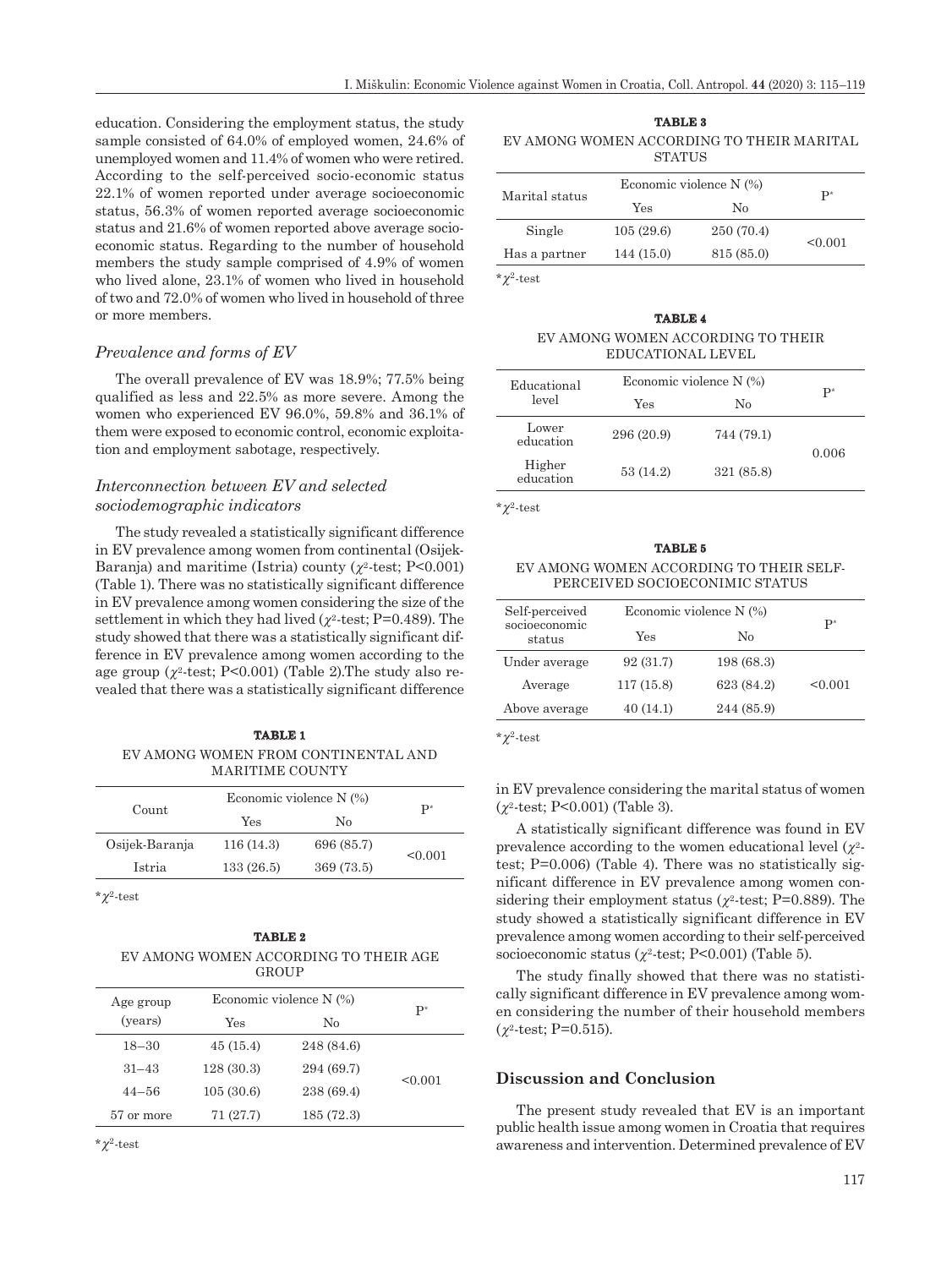among Croatian women is comparable with other similar studies although the prevalence of EV varies significantly among different countries, groups and also between study contexts following different definitions of EV used13. It can be said that very little is known about the global prevalence of EV, as it has historically not been included as a form of domestic and family violence in legal contexts nor in definitions used in studies of violence<sup>14</sup>. Different individual studies showed that prevalence of EV varies from 80% in Australia, more than 90% in the USA, to between 43% and 98% in the UK mostly among women seeking help after domestic and family violence<sup>5,15,16</sup>. A 2001 UK national representative study which included EV as a form of domestic violence found that 41% of women who had experienced domestic violence had also been subjected to emotional or financial abuse<sup>17</sup>. In contrast to previously mentioned studies national representative study in the Philippines suggested that the prevalence of EV ranged from 6.7% to 1.5% and recent study from Australia determined the lifetime prevalence of EV among Australian women of 11.5%13,18. Palestinian national survey on violence against women estimated that 44% of married women reported EV19. Recent study in South Africa found that 43.7% of women reported two or more experiences of EV in the past year20. All of these studies generally suggested that EV is often present in situations where women experience other forms of violence14.

The present study further showed that there is a regional difference in EV prevalence in Croatia, where maritime county with higher income per capita had significantly higher prevalence of EV among women which is a surprising finding because the link between poverty and violence against the women is well established in literature21. However, this study has pointed to the fact that the connection between poverty and EV is complex and sometimes difficult to explain. Following the cultural and social specificities of the Istria region and Slavonia region and also educational structure of their inhabitants where inhabitants of Istria region are on average more educated than inhabitants of Slavonia region $22$ , one can speculate that these factors significantly contributed to differences in regional EV prevalence found in this study. Namely, studies had shown that education was the most powerful factor influencing perceptions and attitudes towards violence23 and because of that it is possible that women from Istria who were on average more educated were also more aware that they were exposed to EV and consequently they reported it more frequently. As additional confirmation of these explanations this study showed that women with lower educational level experienced EV more frequently than those who were more educated which has been emphasized in other similar studies18. Possible explanation for an association between lower education levels and exposure to EV maybe that women with lower levels of educa-

### **REFERENCES**

1. FAWOLE OI, Trauma Violence Abuse, 9 (2008) 167. DOI: 10.1177/1524838008319255. — 2. WORLD HEALTH ORGANIZATION, World report on violence and health (World Health Organization, Geneva, tion maybe largely economically dependent on the abuser, who may maintain control over economic resources, thus compelling her to rely on him for her financial needs $1,13$ .

Considering the age group most frequently exposed to EV the results of this study are similar to the results of the study from Australia which also reported the highest prevalence of EV in age groups from  $30$  to  $55$  years<sup>18</sup>. Like the study in Australia, the present study also confirmed that women who are single i.e. were separated or divorced more frequently reported EV, but opposite to the results of the Australian study our study did not confirm unemployment as a risk factor for EV18. Finally, this study showed that women with under average self-perceived socioeconomic status were more frequently exposed to EV which has also been shown in other studies<sup>13,18</sup>. Latter confirms that women who became or are forced to become economically dependent on their spouse are at greater risk of being abused.

This study has several limitations and because of these, its results should be interpreted with caution. The cross-sectional nature of the data limits the ability to draw causal interferences thus only associations can be determined. The participants of this study have participated in this study on voluntary basis and thus there is a possibility that some women who experienced EV did not report it due to shame or fear. Despite the mentioned limitations this study has several important strengths. To the best of our knowledge it is the first study in Croatia dealing with this important issue with a rather big sample size. The study included women from different regions in Croatia allowing us to comment on some additional factors that influence EV prevalence in particular regions. Besides, women who participated in this study were recruited from general population during their visits to their family physicians thus allowing us to generalize our results to all women in Croatia.

The present study pointed to EV as one of the important public health issues in Croatia. It has opened some new questions regarding this issue that need to be further evaluated in future studies in order to improve our knowledge and understanding of EV among women from different Croatian regions and in total women population. Only such approach will enable us to prevent EV against women and to protect and improve their wellbeing and health.

#### **Acknowledgements**

The study was funded by grant from Croatian Ministry of Science, Education and Sports dedicated to multi-year institutional funding of scientific activity at the Josip Juraj Strossmayer University, Osijek, Croatia – grant number: VIF2017-MEFOS-1.

2002). — 3. ADAMS AE, SULLIVAN CM, BYBEE D, GREESON MR, Violence Against Women, 14 (2008) 563. DOI: 10.1177/1077801208315529. — 4. POSTMUS JL, HOGE GL, BRECKENRIDGE J, SHARP-JEFFS N,